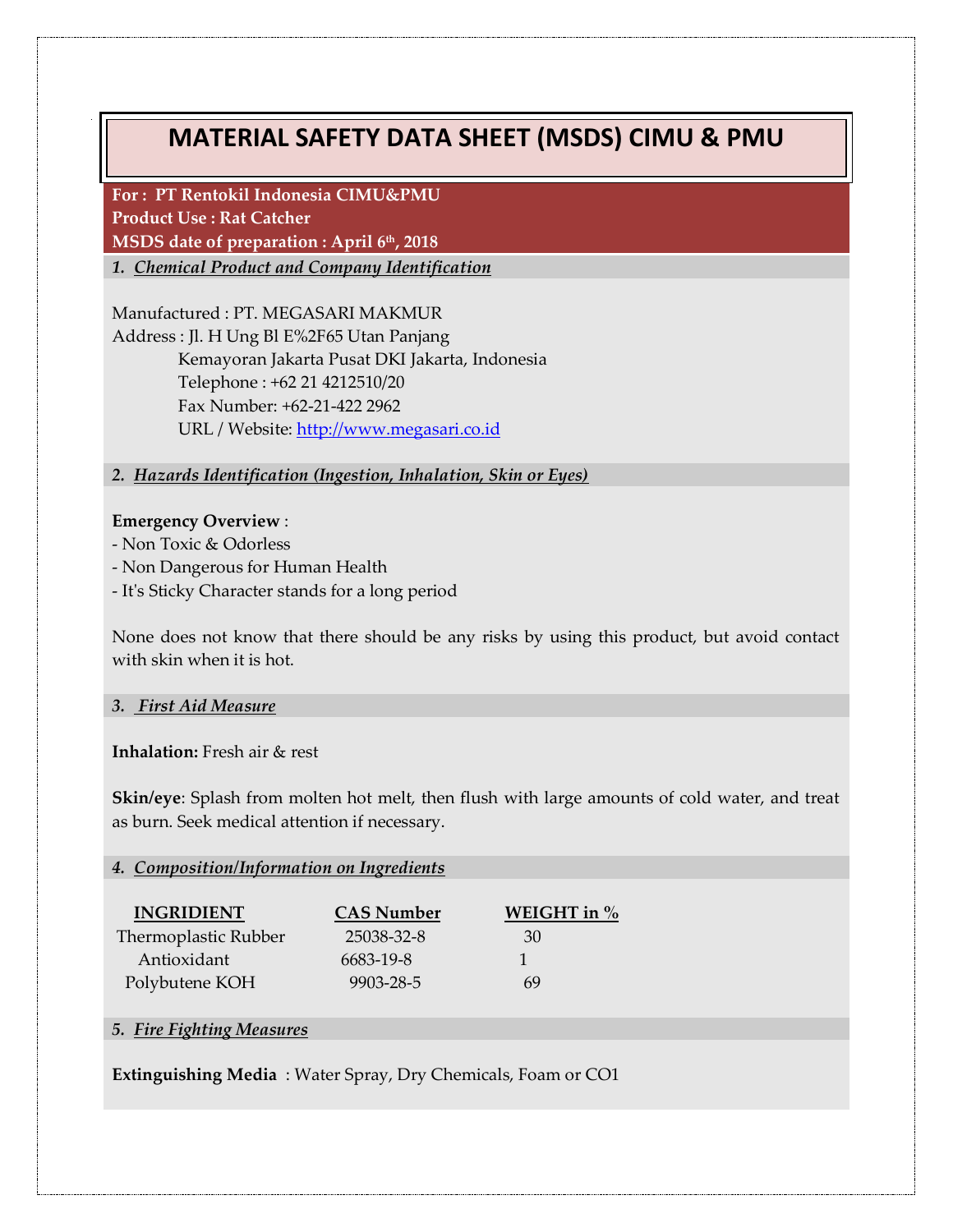**Fire/Explosion Hazard** : Hazardous decomposition product on burning oxides of carbon, light flammable, smoke, and other organic vapors. Fire Fighting personnel to wear self-contained breathing apparatus and protective clothing. This product is not flammable, but it will burn.

## *6. Accidental Release Measures*

If molten material is spill, allow to cool then scraped up for disposal, wash the area with water and detergent.

## *7. Handling and Storage*

**Handling:** Avoid contact with eyes. Keep away from heat, sparks, hot surfaces and open flames. When it contact with skin, clean up the adhesive with solvent (solar, kerosene or other solvent) then wash with the bath soap.

**Storage :** Store in a cool and dry condition place. Avoid storage in a place near with heat sources (open heat, direct sun light, and strong oxidizing agent.

# *8. Exposure Controls/Personal Protection*

# **Personal Protection**

- Eye Protection : Avoid eye contact.

- Skin Protection : Avoid skin contact, if it is necessary contact with the product use the glove to avoid skin contact.

- Respiratory Protection : None needed for normal use - No experience shows that this product will cause any acute health hazard.

# *9. Physical and Chemical Properties*

| <b>PARAMETERS</b> | <b>VALUE</b>                    |
|-------------------|---------------------------------|
| Appearance        | Yellowish, Viscosity Semi Solid |
| Odor              | Odorless                        |
| Solid Content     | 100.00%                         |
| Viscosity:        |                                 |
| $-100 °C$         | 2750 cps                        |
| $-110 °C$         | 1625 cps                        |
| $-120 °C$         | 1000 cps                        |
| $-130 °C$         | $675$ cps                       |
| $-140 °C$         | $450 \,\text{cps}$              |
| $-150 °C$         | 325 cps                         |
| $-160 °C$         | $250$ cps                       |